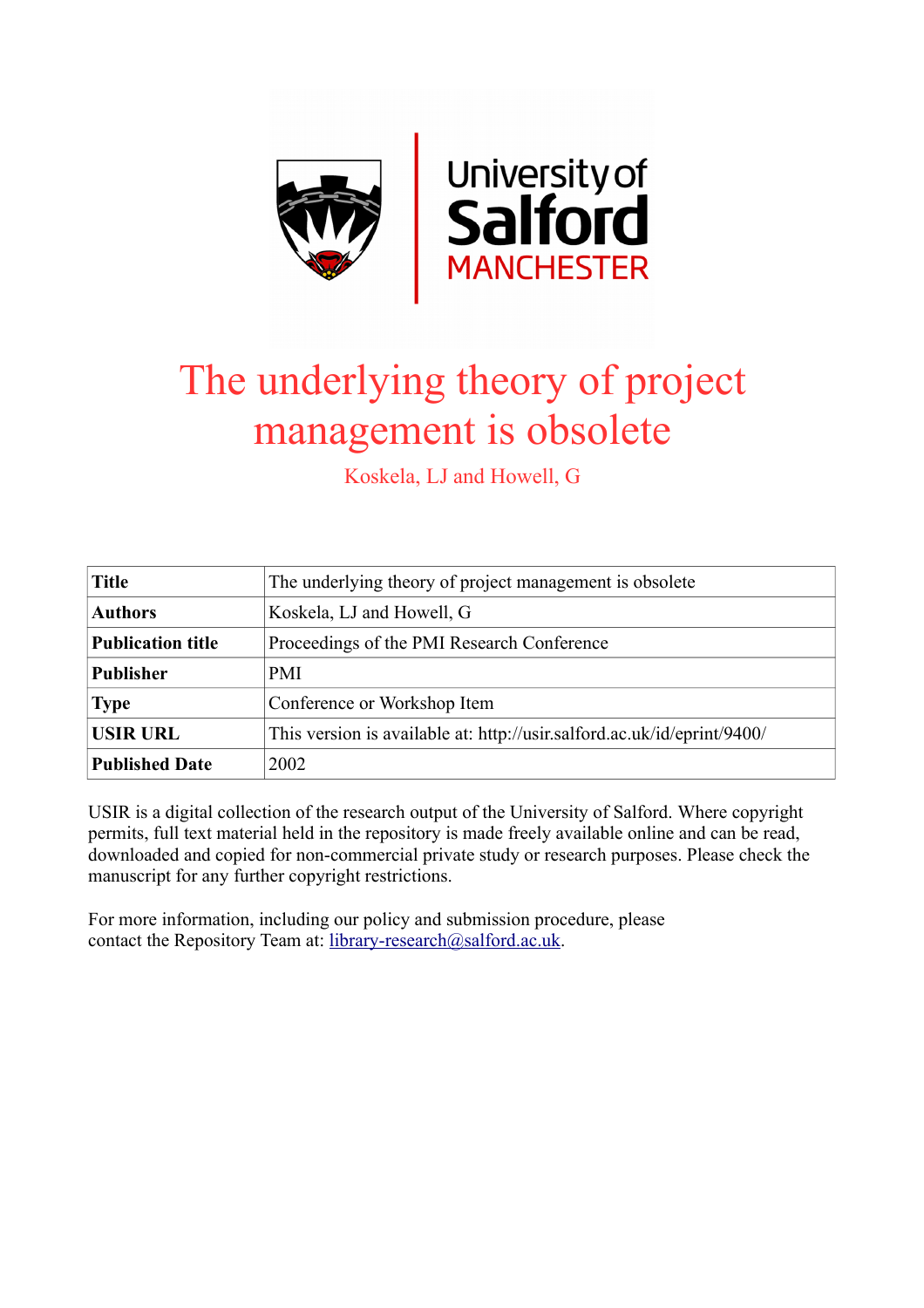# The underlying theory of project management is obsolete<sup>1</sup>

Lauri Koskela, VTT Technical Research Centre of Finland Gregory Howell, Lean Construction Institute

#### **Abstract**

In prior literature, it has been generally seen that there is no explicit theory of project management. We contend that it is possible to precisely point out the underlying theoretical foundation of project management as espoused in the PMBOK Guide by PMI and mostly applied in practice. This foundation can be divided into a theory of project and a theory of management. We link theories to the body of knowledge by comparing prescriptions derived from theory to prescriptions presented in the PMBOK. Secondly, we show, by a comparison to competing theories and by an analysis of anomalies (deviations from assumptions or outcomes as implied in the body of knowledge) observed in project management practice, that this foundation is obsolete and has to be substituted by a wider and more powerful theoretical foundation.

# **Introduction**

In a recent report on the future of project management and its professionals (Project Management Institute 1999), several global trends, such as technological advancements and the accelerated global change, were identified, in relation to which project management can take a leading role in facilitating and enabling the changes involved. The report also contains, in an appendix, a concise study on the development of bodies of knowledge in the professions (Fugate & Knapp 1998). One key aspect found is that the development of a body of theory is typical of a well-established profession, such as law, medicine, architecture, accounting, and nursing. Mastery of theory, along with mastery of practical skills of the field, is a hallmark of professionals. Indeed, according to Fugate and Knapp, reliance on the theoretical is the single most important factor distinguishing a profession from a craft.

However, surprisingly, this issue of the theoretical does not figure in any way in the above-mentioned main report on the future of project management (Project Management Institute 1999), even when the future of the profession of project management is in the focus. Research literature on project management reveals that this omission of the theoretical is no incidental phenomenon: in their analysis of project management research, spanning forty years, Kloppenborg and Opfer (2000) have nothing to report on the theory of project management. This extraordinary silence on the theoretical is puzzling; it is either conceded that there is no theory of project management, or it reflects the opinion that the theoretical is not significant from the point of view of project management.

In this paper, based on a wider study on the theory of project management (Koskela & Howell 2002), we argue that both of these two views are wrong. We show that project management as practiced today rests on an implicit and narrow theory that must be developed, extended and enriched. Indeed, it is the poverty of current theory that explains the other problems of project management, such as frequent project failures (Kharbanda & Pinto 1996), lack of commitment towards project management methods (Forsberg & al. 1996) and slow rate of methodological renewal (Morris 1994). Thus an explicit theory is the crucial and single most important issue for the future of the project management profession.

 <sup>1</sup> Koskela, L. and Howell, G., (2002), The Underlying Theory of Project Management is Obsolote. Proceedings of the PMI Research Conference, 2002. Pg. 293-302.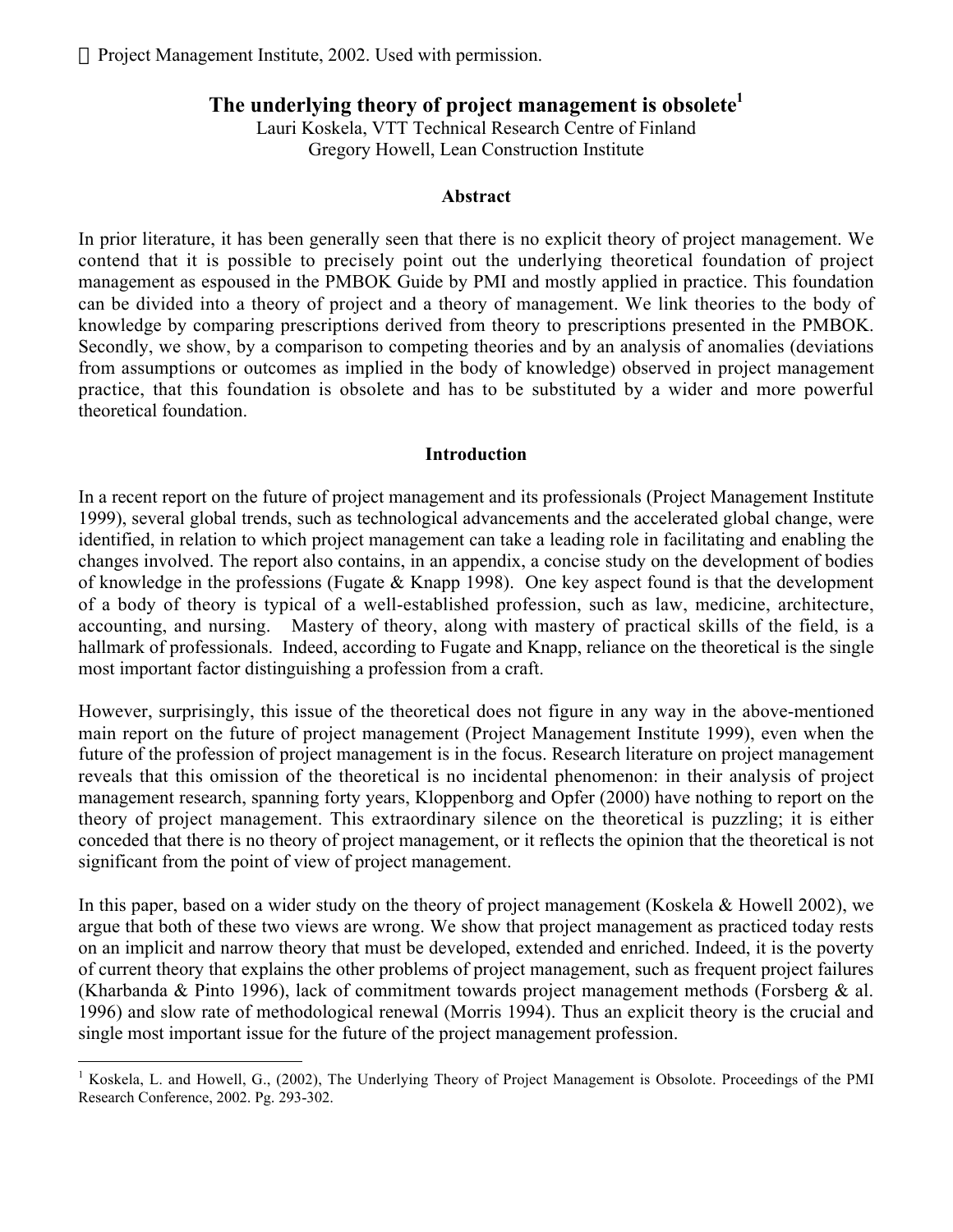The underlying theory in the present doctrine of project management is analyzed based on the Guide to the Project Management Body of Knowledge (PMBOK Guide) of PMI (Duncan 1996). Of course, there are certainly other formulations about the primary characteristics of project management, and it can be argued what the true doctrine of project management should be; however, for the purposes of this paper, the PMBOK Guide provides for a useful summary of that doctrine.

The paper is structured as follows. First, it is discussed what do we, as practitioners and scientists, do with a theory of project management. Then, we reconstruct the underlying theory of project management by comparing the prescriptions and principles of the doctrine of project management to those implied by existing theories of operations management. Having then the theoretical foundation of project management at hand, we investigate whether it is the best available and empirically valid. We discuss the implications of this evaluation of the theory of project management. To conclude, we consider the impact of the observed deficiencies of the underlying theory of project management on the practice, profession and evolution of project management.

# **Theory of project management**

Let us first clarify the basic issues. What are the constituents of a theory? What do we require from a theory of project management? Why do we need a theory?

A theory consists primarily from concepts and causal relationships that relate these concepts (Whetten 1989). It is possible to broadly characterize a target theory of production/operations management (Koskela 2000). This characterization applies also for project management, being a special type of production/operations management. A theory of project management should be prescriptive: it should reveal how action contributes to the goals set to it. On the most general level, there are three possible actions: design of the systems employed in designing and making; control of those systems in order to realize the production intended; improvement of those systems. Project management, and indeed all production, has three kinds of goal. Firstly, the goal of getting intended products produced in general. Secondly, there are internal goals, such as cost minimization and level of utilization. Thirdly, there are external goals related to the needs of the customer, like quality, dependability and flexibility.

An explicit theory of project management would serve various functions. In prior research, the following roles of a theory have been pinpointed (Koskela 2000):

A theory provides an explanation of observed behavior, and contributes thus to understanding. A theory provides a prediction of future behavior.

On the basis of the theory, tools for analyzing, designing and controlling can be built.

A theory, when shared, provides a common language or framework, through which the cooperation of people in collective undertakings, like project, firm, etc., is facilitated and enabled.

A theory gives direction in pinpointing the sources of further progress.

When explicit, testing the validity of the theory in practice leads to learning.

Innovative practices can be transferred to other settings by first abstracting a theory from that practice and then applying it in target conditions.

A theory can be seen as a condensed piece of knowledge: it empowers novices to do the things that formerly only experts could do. It is thus instrumental in teaching.

# **What is the underlying theory of project management?**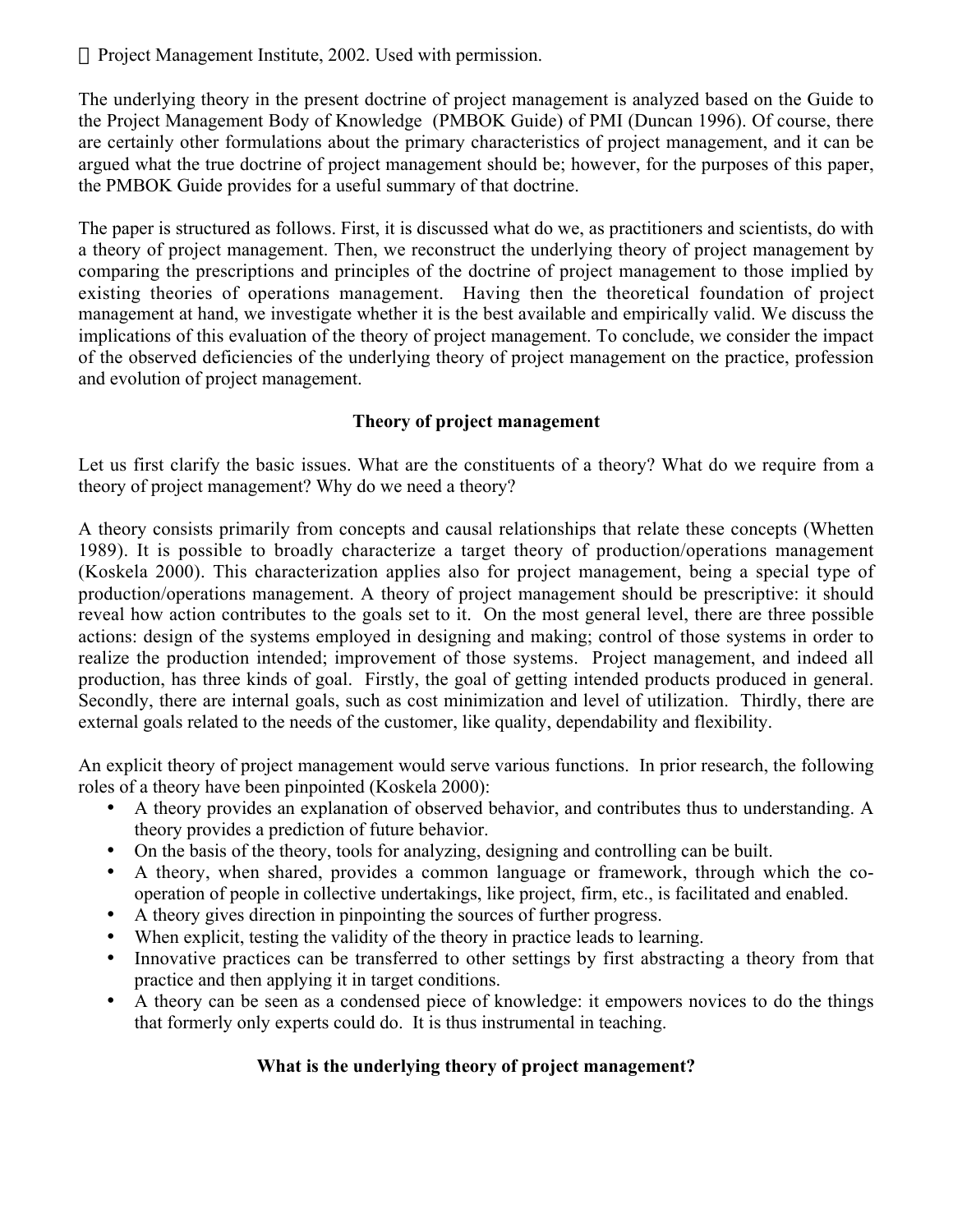In prior literature, it is generally seen that there is no explicit theory of project management (Shenhar 1998, Turner 1999). However, it is possible to find statements from the PMBOK Guide or the work of leading scholars on project management that approximate the definition of a theory or from which a theory can be deduced. Based on such core statements, we proceed in two steps. First, we crystallize the prescriptions (for action) and explicit principles of project management regarding a specific aspect or part of the project management process. Secondly, we compare this crystallization to the principles and prescriptions of candidate theories and identify a corresponding theory.

The PMBOK Guide states that projects are composed of two kinds of processes: project management processes and product-oriented processes (which specify and create the project product). Project management processes are further divided into initiating, planning, execution, controlling and closing processes. Let us first concentrate on the theory of the project proper (product-oriented processes), and then on the theory of management, covering the core processes of planning, execution and controlling.

# **Theory of project**

In the following, we take the crystallization of Turner (1993) (also referenced in the PMBOK Guide) as a starting point for a reconstruction of the theory of project. According to Turner, scope management is the *raison d'être* of project management. He defines the purpose of scope management as follows: (1) an adequate or sufficient amount of work is done; (2) unnecessary work is not done; (3) the work that is done delivers the stated business purpose. The scope is defined through the work breakdown structure (WBS).

What does Turner say, from a theoretical point of view? Firstly, he (implicitly) claims that project management is about managing work; this is the conceptualization. Secondly, he claims that work can be managed by decomposing the total work effort into smaller chunks of work, which are called activities and tasks in the PMBOK Guide. Thirdly, he claims that this conceptualization and the principle of decomposition serve three essential purposes of project management. Even if not mentioned by Turner, there is an important, but implicit assumption associated with decomposition, namely that tasks are related if at all by sequential dependence.

Indeed, a review of the PMBOK Guide reveals that activities and tasks are the unit of analysis in the core processes of project management, like scope management, time management, and cost management, and that their management and control is centralized. This is also supported by the description of Morris of the classic - and still current - project management approach as follows (Morris 1994):

...first, what needs to be done; second, who is going to do what; third, when actions are to be performed; fourth, how much is required to be spent in total, how much has been spent so far, and how much has still to be spent. ... Central to this sequence is the Work Breakdown Structure (WBS)...

When we compare this crystallization of project management to the theories of operations management in general, it is easy to recognize that it rests on the transformation theory (or view) of production, which has dominated production thinking throughout the 20th century. For example, Starr (1966) formulates:

Any production process can be viewed as an input-output system. In other words, there is a set of resources which we call inputs. A transformation process operates on this set and releases it in a modified form which we call outputs…..The management of the transformation process is what we mean by production management.

In the transformation view, production is conceptualized as a transformation of inputs to outputs. There are a number of principles, by means of which production is managed (Koskela 2000). These principles suggest, for example, decomposing the total transformation hierarchically into smaller transformations,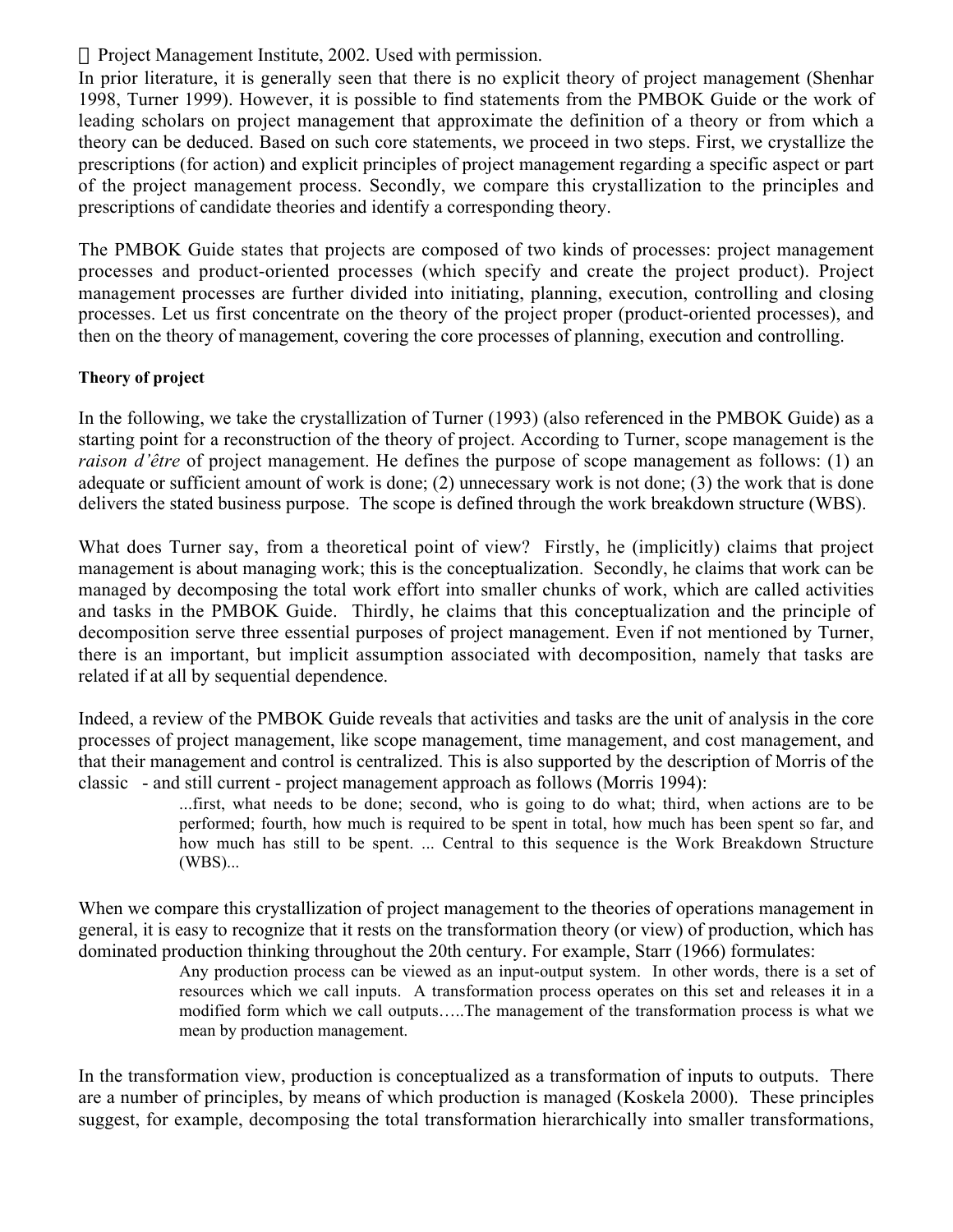tasks, and minimizing the cost of each task independently. The transformation view has its intellectual origins in economics. The popular value chain theory, proposed by Porter (1985), is one approach embodying the transformation view. An explicit production theory based directly on the original view on production in economics has been proposed by a group of scholars led by Wortmann (1992). However, mostly the transformation view has been implicit – so embedded in thinking and practice that it has formed the basis of an invisible, unspoken paradigm that shapes behavior.

#### **Theory of management**

The PMBOK Guide divides project management processes into initiating, planning, execution, controlling and closing processes. Let us concentrate on the core processes of planning, execution and controlling (Exhibit 1). A central idea is that these processes form a closed loop: the planning processes provide a plan, that is realized by the executing processes, and variances from the baseline or requests for change lead to corrections in execution or changes in further plans.



# **Exhibit 1. The closed loop of managerial processes in project management according to the PMBOK Guide.**

# *Theory of planning*

The planning of projects is thoroughly described from the point of view of different knowledge areas in the PMBOK Guide. The planning processes are structured into core processes and facilitating processes. There are ten core processes: scope planning, scope definition, activity definition, resource planning, activity sequencing, activity duration estimating, cost estimating, schedule development, cost budgeting and project plan development. The output from these processes, the project plans, make up an input to the executing processes.

The planning processes dominate the scene in the PMBOK Guide: in addition to the ten planning processes, there is only one executing process and two controlling processes. The emphasis is on planning, with little offered on executing especially.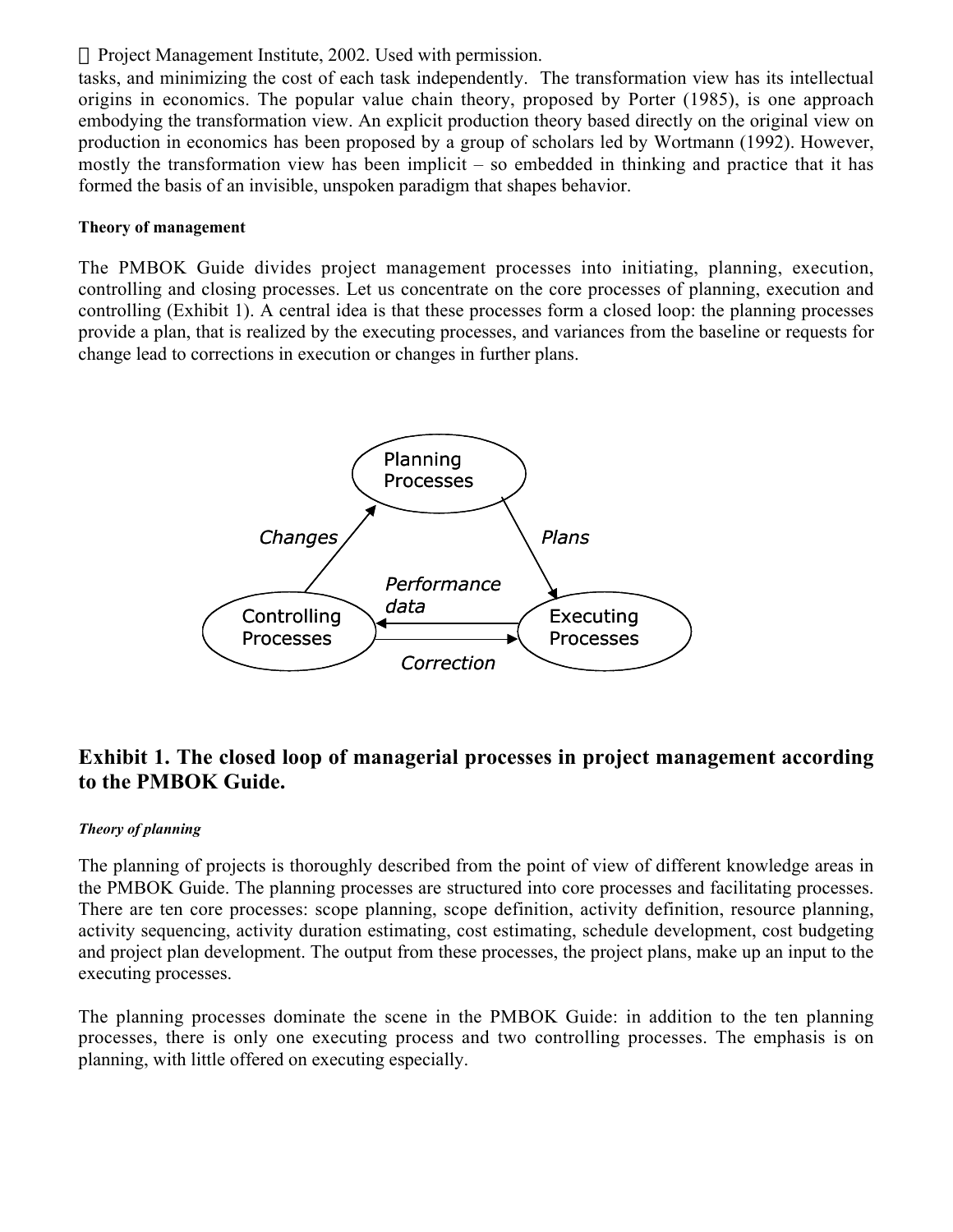Comparison to theories in the general field of operations reveals that the perspective is that of management-as-planning (Johnston & Brennan 1996). Here, it is assumed that the organization consists of a management part and an effector part. Management at the operations level is seen to consist of the centralized creation, revision and implementation of plans. This approach to management views a strong causal connection between the actions of management and outcomes of the organization. By assuming that translating a plan into action is the simple process of issuing "orders", it takes plan production to be essentially synonymous with action.

#### *Theory of execution*

How is the project plan executed? On this aspect, the PMBOK Guide is puzzlingly brief-worded. The only direct reference to the actual interface between plan and work is with regard to work authorization system, which is presented by four sentences:

A work authorization system is a formal procedure for sanctioning project work to ensure that work is done at the right time and in the proper sequence. The primary mechanism is typically a written authorization to begin work on a specific activity or work package. The design of the work authorization system should balance the value of the control provided with the cost of that control. For example, on many smaller projects, verbal authorizations will be adequate.

The underlying theory of execution turns out to be similar to the concept of job dispatching in manufacturing where it provides the interface between plan and work. This concept can be traced back to Emerson (1917). The basic issue in dispatching is allocating or assignment of tasks or jobs to machines or work crews, usually by a central authority. According to a modern definition, job dispatching is a procedure that uses logical decision rules to select a job for processing on a machine that has just come available (Bhaskaran & Pinedo 1991).

Obviously, dispatching consists of two elements: decision (for selecting task for a workstation from those predefined tasks that are ready for execution), and communicating the assignment (or authorization) to the workstation. However, in the case of project management, that decision is largely taken care in planning, and thus dispatching is reduced to mere communication: written or oral authorization or notification to start work. Here, the underlying theory seems to be the classical theory of communication (Shannon & Weaver 1949), where a set of symbols (voice or written speech) is transmitted from sender to receiver.

# *Theory of controlling*

The PMBOK guide divides the core process of controlling into two sub-processes: performance reporting and overall change control. Based on the former, corrections are prescribed for the executing processes, and based on the latter, changes are prescribed for the planning processes.

Here we consider only performance reporting, based on performance baseline, and associated corrections to execution. They clearly correspond to the cybernetic model of management control (thermostat model) that consists of the following elements (Hofstede 1978):

There is a standard of performance

Performance is measured at the output (or input)

The possible variance between the standard and the measured value is used for correcting the process so that the standard can be reached.

This thermostat model is identical to the feedback control model as defined in modern control theory (Ogunnaike & Ray 1994).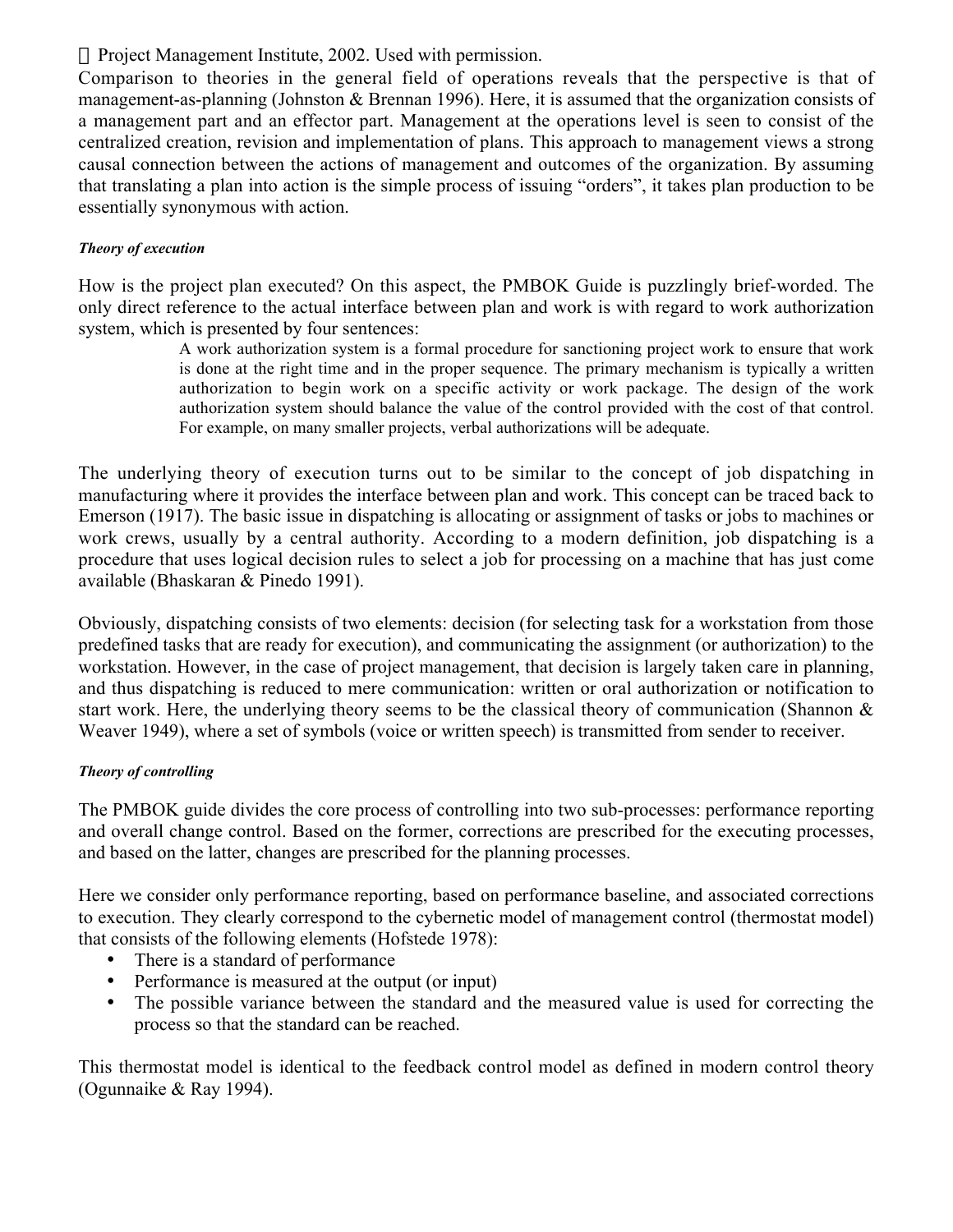Project management seems to be based on three theories of management: management–as planning, the dispatching model and the thermostat model. The first is evident from the structure and emphasis of the PMBOK Guide. The second is apparent from the discussion of execution in that Guide. The third is very clearly embodied in the closed loop of planning, execution and controlling as depicted in Exhibit 1. Neither theory comes as a surprise. Management-as-planning has been the widely held – even if most often implicit - view on intentional action in organizations up to now (Johnston & Brennan 1996). The dispatching model, closely associated with management-as-planning, has been common in industrial engineering from the beginning of the 20th century. Likewise, the thermostat model has been the dominating view on management in the 20th century (Giglioni & Bedeian 1974). These ideas were all current when project management emerged. Together they form the theoretical foundation of present management practice.

# **Is the underlying theory of project management adequate?**

In which way is our position improved after explicitly defining the theoretical foundation of project management? There are at least two direct benefits. We can investigate whether a theory is the best available and empirically valid.

Firstly, we can study whether the principles or assumptions of the theory have been shown to be invalid or incomplete by other theories, whose validity we rather must accept. Here, we compare different theories and operate mainly in the sphere of theories. Secondly, we can search for anomalies observed by scholars or unanticipated results observed in the use of methods based on the theory. In this case, our source of evidence is the encounter of the theory and the empirical world.

Note that these tests have different strengths and weaknesses. The comparison between theories is dependent on the existence of alternative theories. The test of empirical validity is a strong one if the question is of a genuine scientific experiment. In managerial sciences, observation from cases must often make do. However, together these tests, especially if their results converge, provide an indication of the adequacy of a particular foundation.

# **Is project management based on the best available theory?**

#### **Theory of project**

We argue that the theory of projects as transformation is not the best available; rather it has to be augmented; this becomes rather clear when we remind that competing theories of production (projects are just special instances of production) have existed even before the emergence of project management.

Another concept of production was presented already in the framework of early industrial engineering. The flow view of production, firstly proposed by the Gilbreths (1922) in scientific terms, has provided the basis for JIT and lean production. This view was firstly translated into practice by Ford (1926); however, the template provided by Ford was in this regard misunderstood, and the flow view of production was further developed only from 1940'ies onwards in Japan, first as part of war production and then at Toyota. As a result, the flow view is embodied in JIT and lean production. In a breakthrough book, Hopp and Spearman (1996) show that by means of the queueing theory, various insights, which have been used as heuristics in the framework of JIT, can be mathematically proven.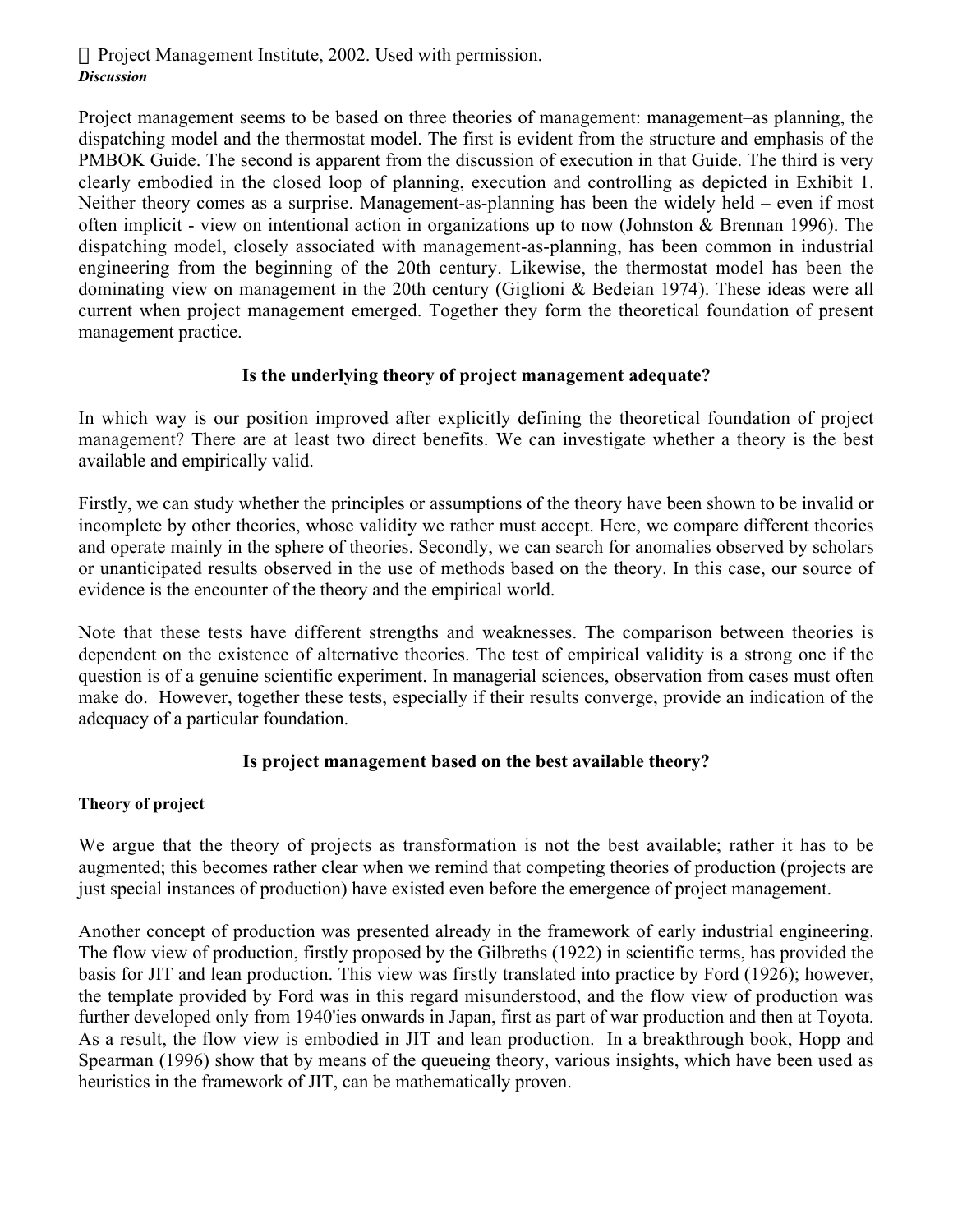The major difference between the transformation view and the flow view is that the latter includes time as one attribute of production. Because time is affected by the uncertainty in the production process, as well as interdependencies between tasks, the focus is directed towards uncertainty and linkages, which are not acknowledged in the transformation view.

Regarding the goals of project management, the flow view especially addresses the goal "unnecessary work is not done". In the flow view, the basic thrust is to eliminate waste from flow processes. Such principles as lead time reduction and variability reduction are promoted. Thus, the managerial prescription is completely different in comparison to the transformation view; for example, the former suggests reducing uncertainty, whereas the latter accepts the existing uncertainty.

Still a third view on production has existed from the 1930'ies. In the value generation view, the basic thrust is to reach the best possible value from the point of the customer. The value generation view was initiated by Shewhart (1931) and further refined in the framework of the quality movement but also in other circles. Cook (1997) has recently presented a synthesis of a production theory based on this view. Axiomatic design developed by Suh (2001) advances further the principles along which requirements should be assigned to product subsystems, a significant issue of value generation.

The major difference between the transformation view and the value generation view is that the customer is included in the conceptualization of the latter. Whereas the transformation view assumes that customer requirements exist at the outset, and that they can be decomposed along with work, the value generation view admits that at the outset, customer requirements are not necessarily available or well understood, and that the allocation of requirements to different parts of the (project) product is a difficult problem.

The value generation view provides for an explanation on the third goal of project management, delivering the business purpose. Principles related to rigorous requirement analysis and systematized flowdown of requirements, for example, are forwarded. Again, the prescription is very different in comparison to the transformation view, which more or less accepts the requirements as they are.

It has been argued that these three concepts of production are not alternative, competing theories of production, but rather partial and complementary (Koskela 2000). What is needed is a production theory and related tools that fully integrate the transformation, flow, and value concepts. As a first step towards this, we should conceptualize production simultaneously from these three points of view: transformation, flow and value. The utilization of the transformation model only leads not only to a passive neglect of principles of the flow and value generation view but to an active violation of these principles.

# **Theory of Management**

# *Theory of planning*

There is another approach to management, called management-as-organizing, which has been presented as a counterpart to management-as-planning (Johnston 1995, Johnston & Brennan 1996). Here it is assumed that human activity is inherently situated, i.e. a response to the situation in question. Thus, the structured nature of the environment may contribute to purposeful acting. Another important difference to the management-as-planning model is that the agent consists of interacting sub-units, i.e. they are capable of sensing, planning and acting. Instead on central representation, it is assumed here that there are several representations for different sub-units. Communication is non-hierarchical, based on interaction between sub-units. In this approach, management involves design, co-ordination and enabling of otherwise autonomous activities. Especially, management is focused on structuring the physical, political and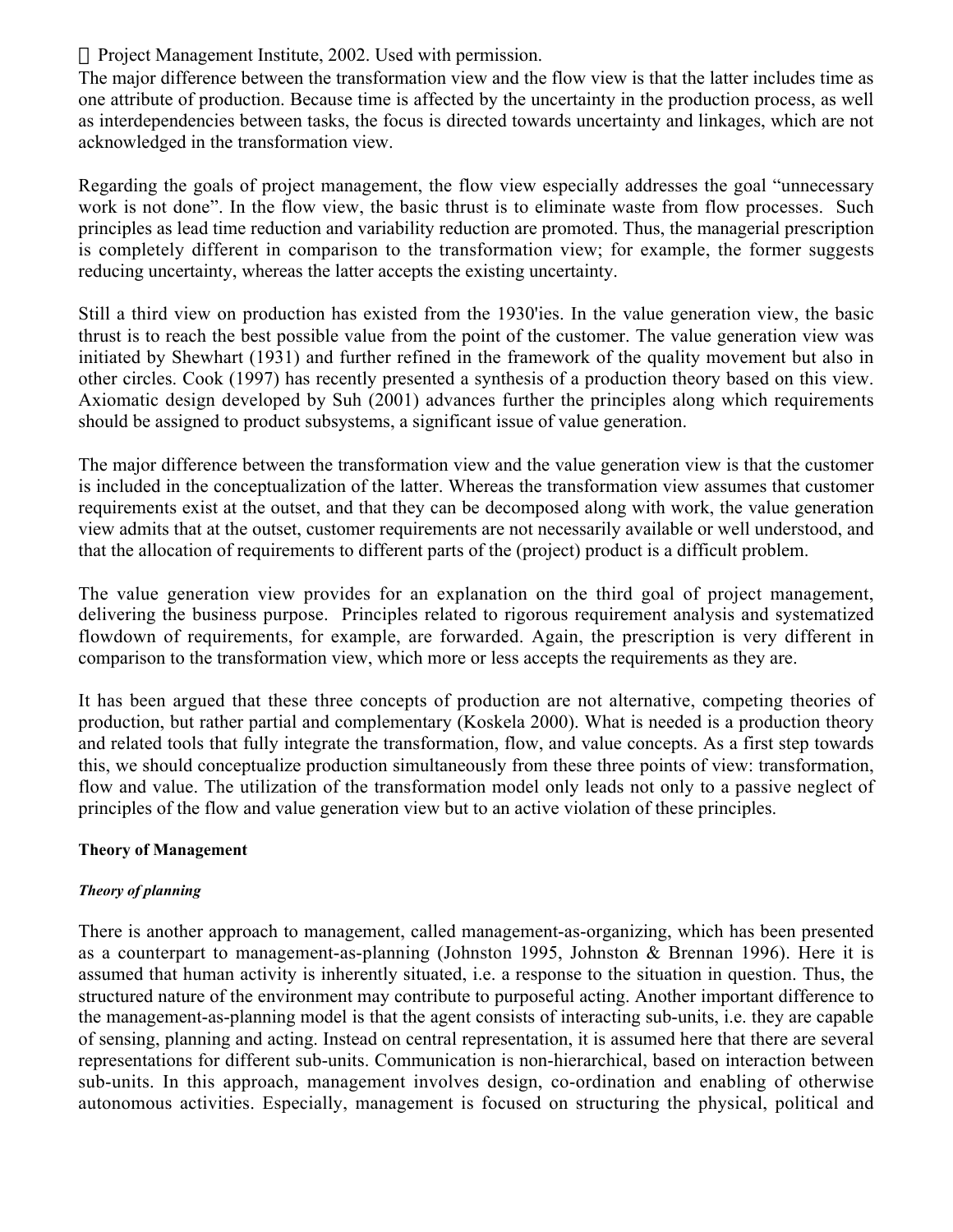cultural setting of action. It is important to note that it is not a question of internally consistent theories, but of theoretical orientations, that have implicitly been used. Also it is noteworthy that the approach of management-as-organizing is not exclusive; rather representations and plans are accepted as one possible basis of purposeful action.

The proponents of the management-as-organizing model have presented several strands of critique against the management-as-planning model (Johnston & Brennan 1996). First, it has been held that it is not generally possible to maintain a complete and up-to-date representation of the current circumstances and the plan to change them. Secondly, the absolute separation of management and execution is not seen to adequately correspond to organizational reality. Thirdly, the plans push tasks to execution without taking the status of the production system into account. The two last aspects mean that this model "leaves the task of management essentially uncoupled from everyday activity" (Johnston & Brennan 1996). Also the model implies that the process and outputs of planning are not questioned.

#### *Theory of execution*

There are two types of critique against the dispatching theory of project management. The first strand of criticism addresses the assumption that the inputs to a task and the resources to execute it are ready at the time of authorization. This criticism starts from the theory of planning – management as planning. In that approach, the unproblematic realization of tasks pushed by the plan to the execution is assumed. However, as discussed above, it is very difficult to maintain an up-to-date plan, and thus the tasks pushed by the plan do not correspond to reality, i.e. their prerequisites in terms of predecessor tasks (or other inputs) do not necessarily exist. This leads to the situation that a major share of tasks to be commenced, when pushed by the plan, chronically lack one or more of their inputs. In fact, this phenomenon is so pervasive that Johnston and Brennan (1996) say of the management-as-planning approach: "that this approach works at all is largely attributable to tacit knowledge and improvisation at the operational level."

The second strand of criticism addresses the way action is thought to flow from authorization of a task. It is assumed that the task is fully understood, started and completed according to the plan once authorized. The dispatching model could be compared to starting an engine, which will run at a known rate utilizing planned resources; commitment of those responsible is implicitly presumed. This starting is achieved through communicating the authorization, that is giving orders to the responsible. However, this view has been challenged by the language/action perspective (Winograd and Flores 1986). They argue that the work in organizations is coordinated through making and keeping commitments. The commitment cycle begins with an offer or a request, followed by a promise, performance and declaration of completion. Thus action is coordinated by the commitments people make rather than by central control acting through commands. (In the language action view, orders are understood as strong requests and even here commitment arises from the promise to follow it.)

The language action perspective reveals two basic shortcomings of the dispatching model. Firstly, in dispatching, there should be two-way communication between the controller and the executors. Secondly, it is necessary to consider the commitment of the executor; a job will actually be started and completed only if the executor is committed to realize it.

#### *Theory of control*

In addition to the thermostat model, there is another theory of control, one that addresses learning and improvement. Here, the question was originally about an experiment for quality improvement, where the validity of a specific hypothesis is checked. Then, according to the outcome of the experiment, the improvement method is possibly amended (Shewhart & Deming 1939):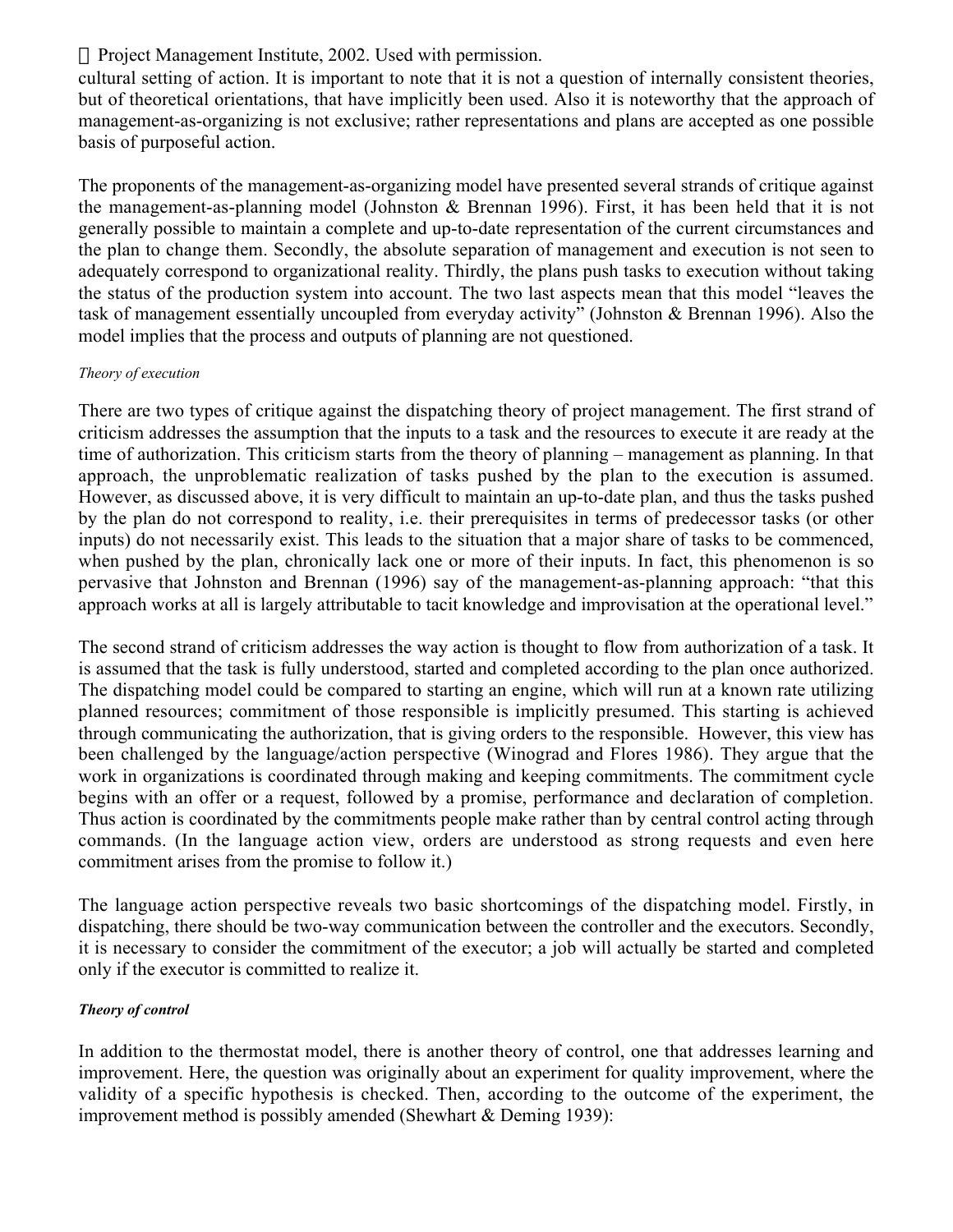Let us recall the three steps of control: specification, production, and judgement of quality. [...] In fact these three steps must go in a circle instead of in a straight line[…]. It may be helpful to think of the three steps in the mass production process as steps in the scientific method. In this sense, specification, production, and inspection correspond respectively to making a hypothesis, carrying out an experiment, and testing the hypothesis. These three steps constitute a dynamic scientific process of acquiring knowledge.

However, this can be generalized: all operations can be treated as hypothesis testing, rather than those specified as experiments in advance. Then every operation must be specified, i.e. the hypothesis made explicit – this is exactly what is done in the Toyota Production System (Spear & Bowen 1999). In this way, the root causes for problems can be found, and performance improved.

This "scientific experiment" theory of control reveals a fatal shortcoming of the thermostat model, which addresses returning to the standard performance using the resources at hand, but with different intensity. The thermostat model does not address finding reasons for deviations, and eliminating those root causes.

#### **Empirical evidence – anomalies**

Due to space limitations, we consider here only empirical evidence from one application domain, construction. We search for such anomalies observed by scholars or unanticipated results observed in the use of methods based on the theory which indicate that the implicit theory of project management is not empirically valid.

#### **Theory of project**

Let us first consider evidence related to the lack of flow conceptualization. Wiest and Levy (1969) hold it questionable whether the precedence relationships of project activities can be completely represented by a noncyclical network graph in which each activity connects directly into its immediate successors. Supporting empirical observations abound. Cooper (1993) claims that rework typically represents the bulk of development project expenditures and time: in design of large construction projects, there are typically from one-half to two and one-half rework cycles. Friedrich et al. (1987) strongly criticize the customary notion that large projects can be measured using yardsticks viewed as simple summations of individual yardsticks taken discipline by discipline, system by system, or component by component. Thus, the overall effects of revisions, repairs, and rework on large projects can be very significant, even when the individual impacts on specific functions and disciplines appear small and within "normal" acceptable practices.

Regarding the lack of value generation conceptualization, evidence is abundant alike. Research shows that as late as the start of construction, significant uncertainty remains as to what is to be constructed – thus, customer requirements cannot be taken as given and unproblematic (Howell et al. 1993). Indeed, Sahlin-Andersson (1992) challenges the view that big collaborative projects could be realized on the basis that basic intentions and restrictions are first clarified and then means are derived out of them. Rather, commitments, dependencies and expectations developing in the process of interaction drive the project to realization. Ambiguity regarding objectives may be beneficial, because participants can relate the project a meaning according to their interest and contexts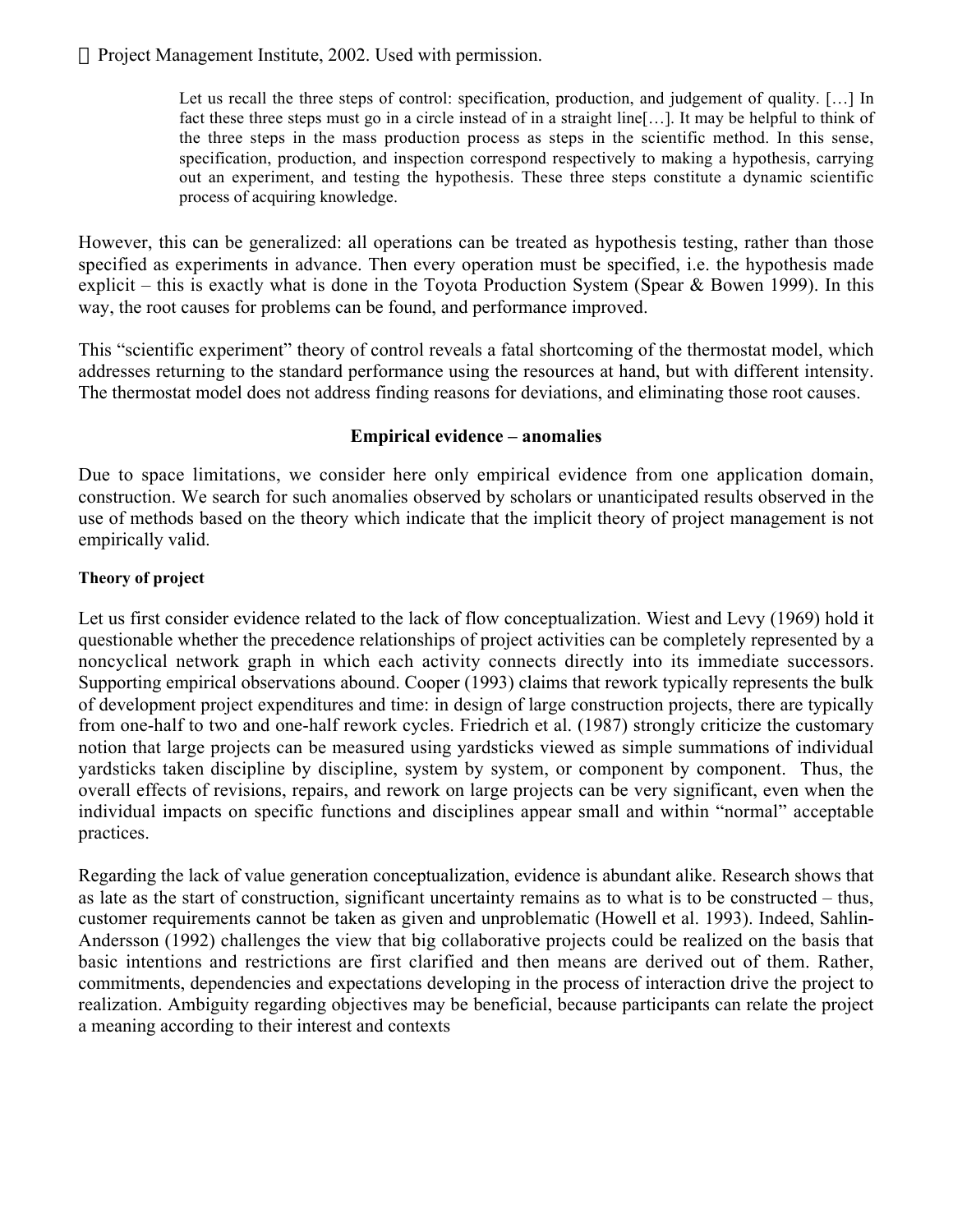#### **Theory of management**

#### *Theory of planning*

Fondahl (1980) points out that it is practically not possible – or at least it is very difficult - to maintain an up-to-date plan. He describes the resulting situation illuminatingly:

> One of the major failures in the application of networking techniques has been the failure to utilize the dynamic potential of these procedures. All too often, however, only the original plan and scheduling data are ever produced. They continue to cover the office wall long after they are obsolete and bear little resemblance to the current progress of the job.

Thus, the empirical evidence supports the theoretical argument of the impossibility of maintaining a complete, up-to-date plan.

#### *Theory of execution*

It is illuminating to contrast an engineering prescription for dispatching and an anthropological account of the situation when this prescription has been implemented. Fondahl (1980) recommends the following procedure for execution based on the implementation of a critical path network – it is easy note that this is the very idea of dispatching:

> Issue weekly memos to lower-echelon managers and subcontractors who have activities in progress during the week. These should provide updated start dates, details on methods and resource utilization, and current activity duration estimates.

Applebaum (1982) describes the resulting duality of management on the construction site:

...we have virtually two separate organizations; one for the management function and one for getting the work done. The two organizations do not coordinate their work, and they are characterized by different goals and viewpoints.

Ballard and Howell (1998) found that in conventionally managed construction, a realization rate of 50 – 60 % is typically found for weekly tasks. Largely this low rate could be explained by missing inputs or resources during the execution of the task.

These observations are fully in line with the theoretical argument that in the management-as-planning approach execution must rely on informal management in order to succeed in general. Tasks pushed to execution lack chronically inputs. That execution is managed informally seems to be a direct consequence from the underlying theory of management.

#### *Theory of control*

The kind of control advocated by the project management methodology plays in practice a minor and different role compared to the prescription (Loid 1999). In studied projects, meetings have formed the basis for the major part of the decisions. Financial performance data have been in supplementary functions, such as confirming the picture of how the work is proceeding through other channels and providing statistics on performed work that can be used in future projects. This reflects the lack of the learning function in the thermostat model: it is easier, speedier and more illuminating to directly consider deviations in task execution and to learn about their causes than through the performance metrics.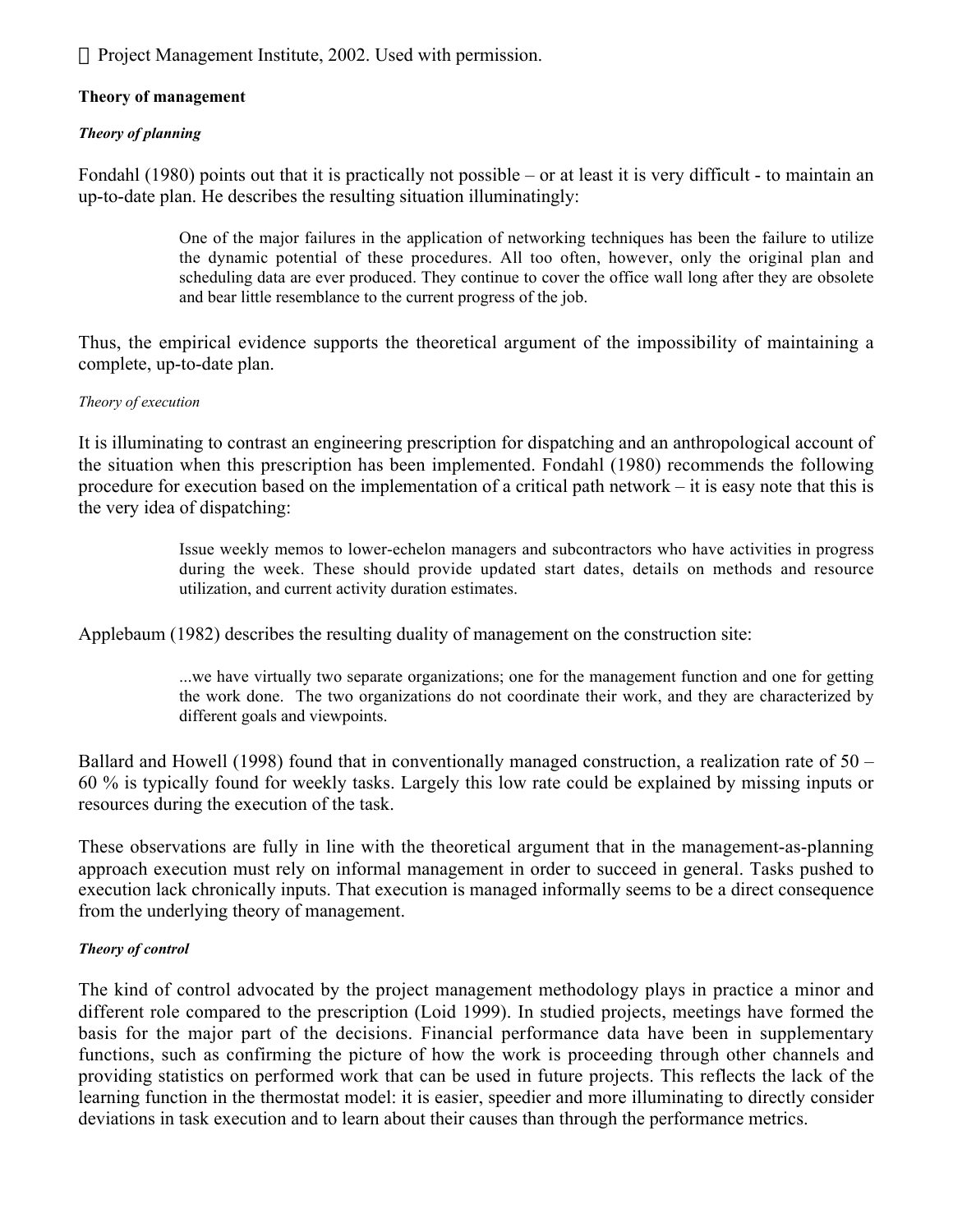#### **Discussion**

First we reconstructed the underlying theoretical foundation of project management by comparing core elements of project management prescriptions to existing theories in operations management. We found that project management is based on a theory of project and on a theory of management, consisting of three subtheories. Then we evaluated this underlying theoretical foundation of project management through two sources of evidence: (1) competing theories; (2) empirical validity. The evidences from these two sources are strikingly consonant, indicating that the underlying theoretical foundation of project management is deficient: better or complementary theories can be found. No single part of the theoretical foundation can be judged adequate. The deficient foundation leads directly to several kinds of problems in practical project management. Those problems are thus self-inflicted, caused by the very theories and methods we are relying on.

The deficiencies of the theory of the project and of the theory of management reinforce each other and their detrimental effects propagate through the life cycle of a project. Typically, customer requirements are poorly investigated at the outset, and the process of requirement clarification and change leads disruption in the progress of the project. The actual progress starts to drift from the plan, the updating of which is too cumbersome to be done regularly. Without an up-to-date plan, the work authorization system transforms to an approach of informal management. Increasingly, tasks are commenced without all inputs and prerequisites at hand, leading to low efficiency or task interruption and increased variability downstream. Correspondingly, controlling by means of a performance baseline that is not based on the actual status becomes ineffective or simply counterproductive. All in all, systematic project management is transformed to a facade, behind which the job actually gets done, even if with reduced efficiency and lessened value to the customer.

How can this situation of (to varying extent) counterproductive methodology, based on an implicit and deficient theoretical foundation, have lasted so long? The longevity of project management in its original form must be due to the lack of an explicit theory. Of course, practitioners have observed shortcomings of the methodology, but without the underlying theory, it is almost impossible to have access to the deficient assumptions or to argue with advocates of the methodology. On the other hand, alternative methods developed from practical observations and needs, have not had a theoretical explanation, which has slowed down their diffusion.

It is no exaggeration to claim that project management as a discipline is in crisis, and that a paradigm change, long overdue, has to be realized. The thrust of this paper is not in presenting a new theory of project management. However, the novel theories, found to be more powerful than the implicit underlying theories or complementary to them, provide pointers to a new theoretical foundation, and they can be used for the renewal of the project management methodology (Exhibit 2). Progress may be achieved through two routes. Firstly, based on new theories on operations management, new project management methods may be developed and tried out. Secondly, advanced practice (which deviates from the present doctrine) may be consolidated and explained theoretically, which leads to new understanding and possibly to further refinement of that practice.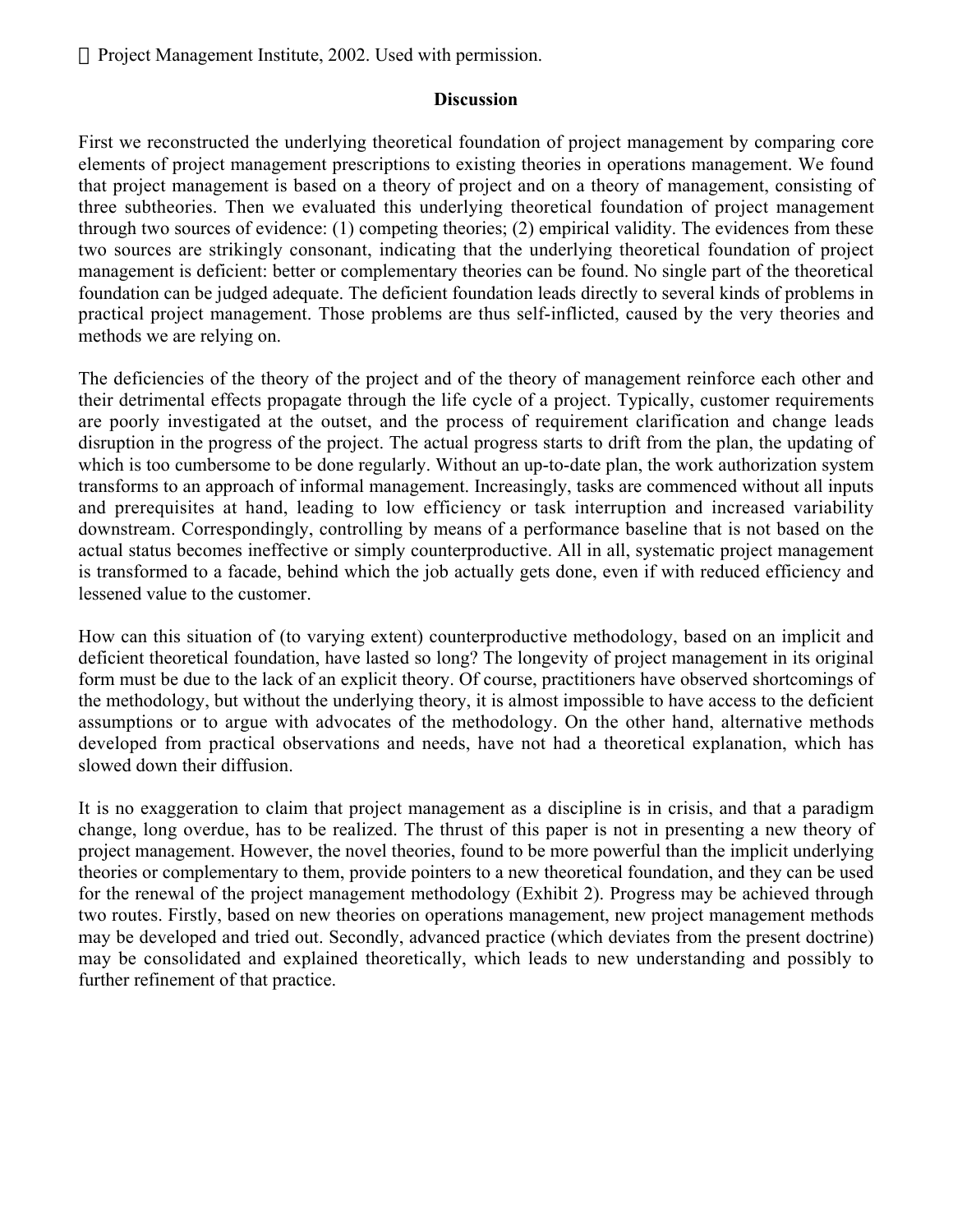| Subject of theory |           | Relevant theories                                                |  |
|-------------------|-----------|------------------------------------------------------------------|--|
| Project           |           | <b>Transformation</b><br>Flow<br>Value generation                |  |
| Management        | Planning  | Management-as-planning<br>Management-as-organizing               |  |
|                   | Execution | Classical communication theory<br>Language/action perspective    |  |
|                   |           | Controlling Thermostat model<br>Scientific experimentation model |  |

# **Exhibit 2. Ingredients for a new theoretical foundation of project management**

#### **Conclusions**

We have put forward empirical evidence and theoretical explanation, which suggest that the present doctrine of project management suffers from serious deficiencies in its theoretical base. Firstly, it rests on a faulty understanding of the nature of work in projects, and deficient definitions of planning, execution and control. Secondly, the theoretical base has been implicit. It can be argued that these shortcomings have led to three classes of problem.

Firstly, project management has not achieved the goals set to it: it does not perform in a satisfactorily way. In small, simple and slow projects, the theory-associated problems could be solved informally and without wider penalties. However, in the present big, complex and speedy projects, traditional project management is simply counterproductive; it creates self-inflicted problems that seriously undermine performance.

Secondly, the lack of theory has rendered education and training more difficult and has hampered effective professionalization of project management. Lacking theory, project management cannot claim, and will not be granted a permanent and respected place in higher education institutions. Also, the lack of an explanation of project management, to be provided by a theory, has slowed down the diffusion of project management methods in practice.

Thirdly, the renewal of project management has been hampered by the lack of theory. Anomalies, deviations from theory-predicted outcomes, have been observed long since in project management, but their cause has been misinterpreted and the project management community has not acted on them. The important functions of a theory, regarding continual validity testing and giving direction for further progress, have neither from the viewpoint of research or practice been realized.

The present evidence is strong enough for the claim that a paradigmatic transformation of the discipline of project management is needed. The transformation required implies that a more intimate relation between theory and practice must be created in project management. Theory and practice have to be developed concurrently, similarly to other science-based fields, where theory is explicated, tested and refined in a continuous dialog between the scientific and practitioner communities.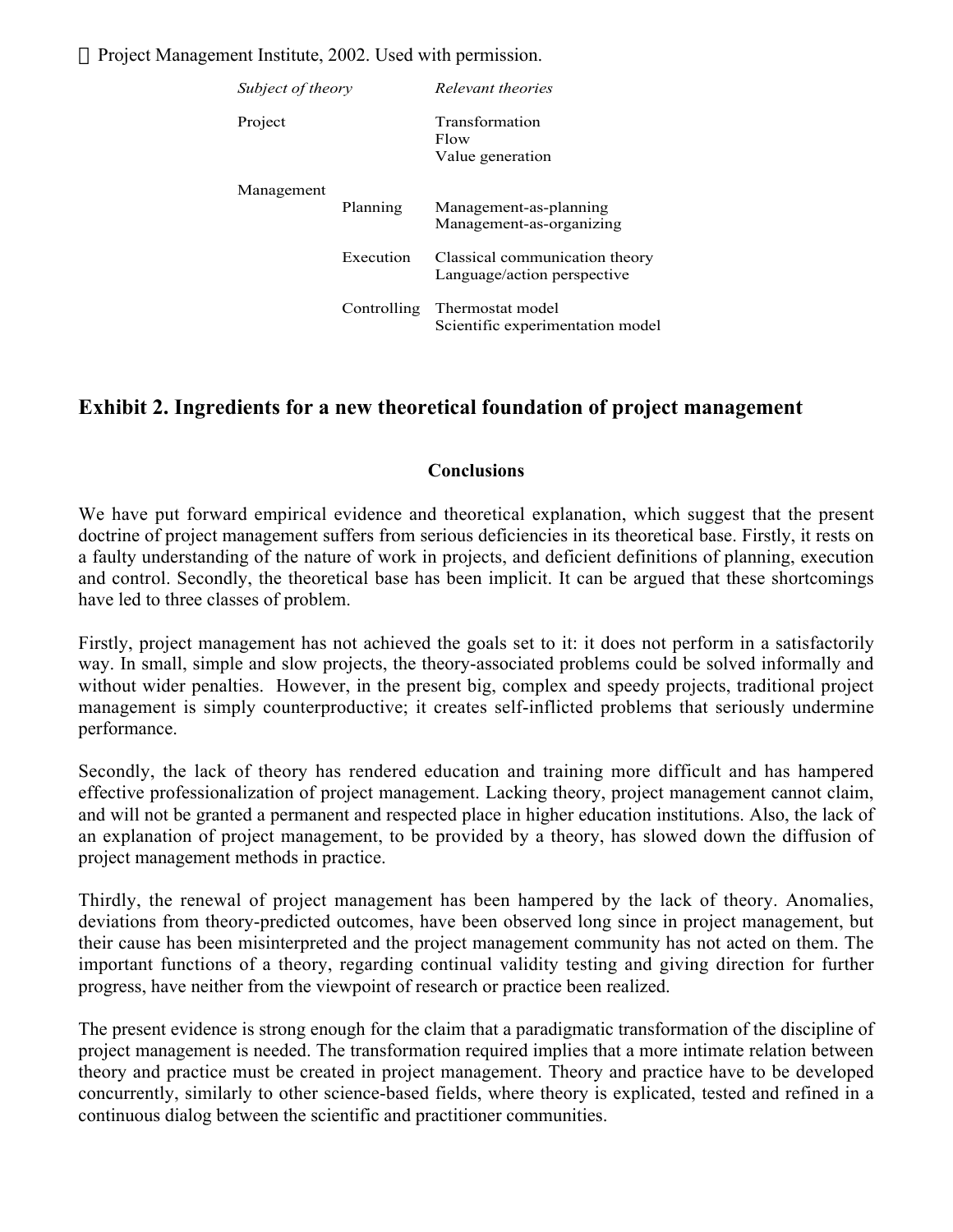All said can be summarized shortly: the future of project management is dependent on its theory.

# **References**

Applebaum, H.A. 1982. Construction Management: Traditional versus Bureaucratic Methods. *Anthropological Quarterly*, vol. 55, n:o 4: 224-234.

Ballard, G. & Howell, G. 1998. Shielding Production: Essential Step in Production Control. *J. Constr. Engrg. and Mgmt*., 124 (1) 11 - 17.

Bhaskaran, K. & Pinedo, M. Dispatching. In: *Handbook of Industrial Engineering*. G. Salvendy (ed.), John Wiley, New York. 1991. Pp. 2182-2198.

Cook, H.E. 1997. *Product Management - Value, quality, cost, price, profit and organization*. Chapman & Hall, London. 411 p.

Cooper, K.G. 1993. The Rework Cycle: Why Projects Are Mismanaged. *pmnetwork*, February 1993, pp.  $5 - 7.$ 

Duncan, W. (Director, Standards Committee). 1996. *A Guide to the Project Management Body of Knowledge*. PMI Publications, Sylva, NC. 176 p.

Emerson, Harrington. 1917. *The Twelve Principles of Efficiency*. Fifth ed. The Engineering magazine, New York. 423 p.

Fondahl, John. 1980. Network Techniques for Project Planning, Scheduling, and Control. In: *Handbook of Construction Management and Organization*. Frein, Joseph P. (ed.). Van Nostrand Reinhold, New York. Pp. 442 – 471.

Ford, Henry. 1926. *Today And Tomorrow*. Doubleday, Page & Co., Garden City. (Available as reprint edition: Productivity Press, Cambridge MA. 1988.) 286 p.

Forsberg, Kevin, Mooz, Hal & Cotterman, Howard. 1996. *Visualizing Project Management*. John Wiley & Sons, New York. 298 p.

Friedrich, D.R., Daly, J.P. & Dick, W.G. 1987. Revisions, Repairs, and Rework on Large Projects. *Journal of Construction Engineering and Management*, Vol. 113, No.3, pp. 488 - 500.

Fugate, Mary & Knapp, Joan. 1998. The Development of Bodies of Knowledge in the Professions. Appendix B in: Project Management Institute. 1999. *The Future of Project Management*. Newtown Square. Pp. 101 – 113.

Giglioni, G.B. & Bedeian, A.G. 1974. A Conspectus of Management Control Theory: 1900-1972. *Academy of Management Journal*, Vol. 17, pp. 292-305.

Gilbreth, Frank B. and Gilbreth, L.M. 1922. Process Charts and Their Place in Management. *Mechanical Engineering*, January, pp. 38 - 41, 70.

Hofstede, Geert. 1978. The Poverty of Management Control Philosophy. *Academy of Management Review*, July, 450-461.

Hopp, Wallace & Spearman, Mark. 1996. *Factory Physics: Foundations of Manufacturing Management*. Irwin/McGraw-Hill, Boston. 668 p.

Howell, G.A., Laufer, A., and Ballard, G. 1993. Uncertainty and Project Objectives, *Project Appraisal*, 8(1), 1993, 37-43.

Johnston, R.B. 1995. Making manufacturing practices tacit: a case study of computer aided production management and lean production. *J. Opl. Res. Soc*. 46, 1174-1183.

Johnston, R.B. & Brennan, M. 1996. Planning or Organizing: the Implications of Theories of Activity for Management of Operations. *Omega, Int. J. Mgmt. Sc*., Vol. 24, No. 4, pp. 367-384.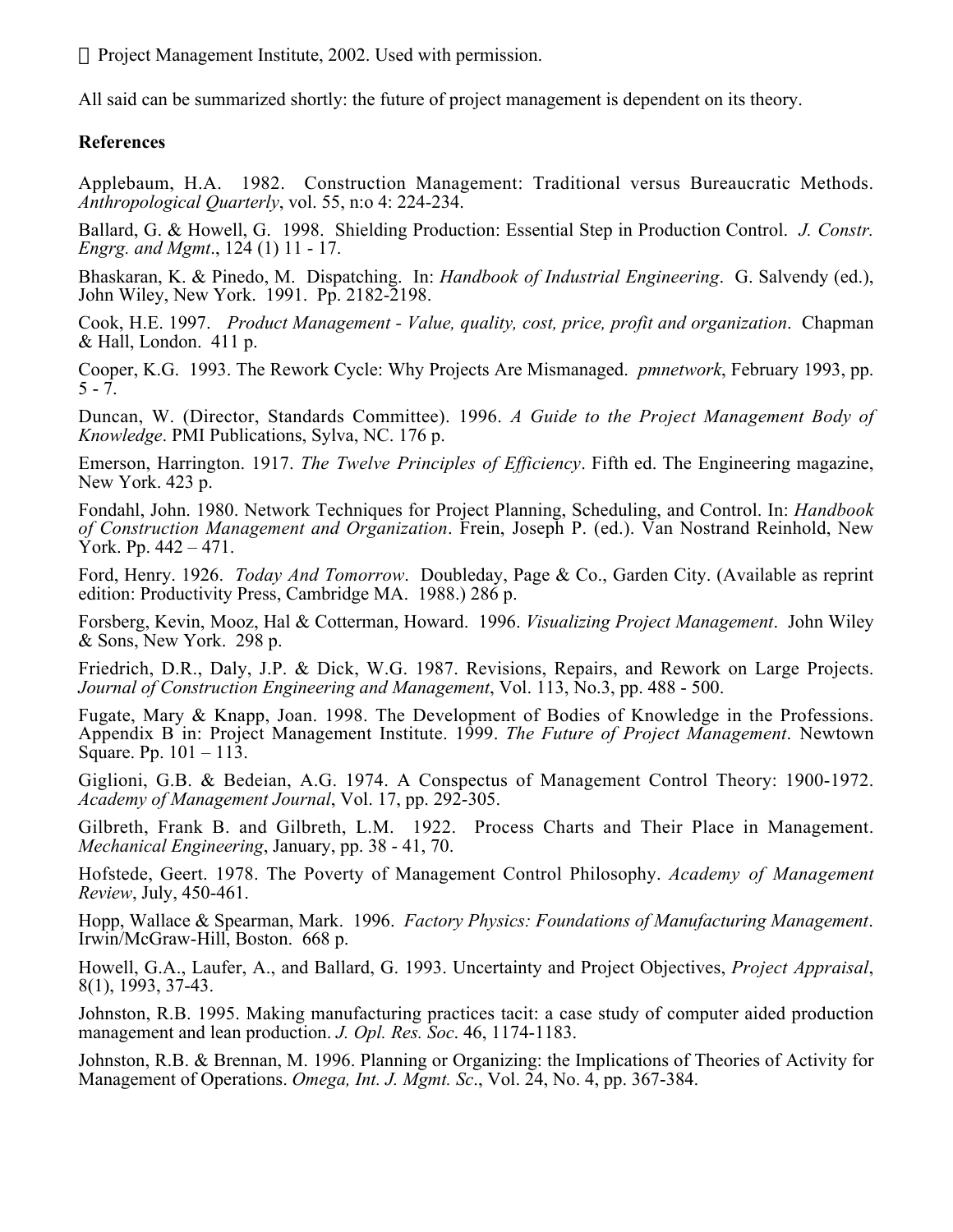Kharbanda, O.P. & Pinto, Jeffrey K. 1996. *What Made Gertie Gallop: Learning from Project Failures?* Van Nostrand Reinhold. 368 p.

Kloppenborg, T.J. & Opfer, W.A. 2000. Forty Years of Project Management Research: Trends, Interpretations, and Predictions. Project Management Research at the Turn of the Millennium. *Proceedings of PMI Research Conference 2000*, 21-24 June 2000, Paris, France. Pp. 41-59.

Koskela, Lauri. 2000. An exploration towards a production theory and its application to construction.<br>Espoo, VTT Building Technology. 296 p. VTT Publications: 408. WWW: Espoo, VTT Building Technology. 296 p. *VTT Publications*; 408. WWW: http://www.inf.vtt.fi/pdf/publications/2000/P408.pdf

Koskela, Lauri & Gregory A. Howell. 2002. *The theory of project management - problem and opportunity*. Working paper. VTT Technical Research Centre of Finland & Lean Construction Insitute.

Loid, David. Limitations of the Project Monitoring Concept. Construction Economics and Organization. *Proceedings of the Nordic Seminar on Construction Economics and Organization*, 12 – 13 April 1999, Gothenburg. Department of Management of Construction and Facilities, Chalmers University of Technology. Pp.  $53 - 59$ .

Morris, Peter W.G. 2000. Researching the Unanswered Questions of Project Management. Project Management Research at the Turn of the Millennium. *Proceedings of PMI Research Conference* 2000, 21-24 June 2000, Paris, France. Pp.87-101.

Morris, Peter. 1994. *The Management of Projects*. Thomas Telford, London. 358 p.

Ogunnaike, Babatunde A. & Ray, Harmon W. 1994. *Process Dynamics, Modeling, and Control*. Oxford University Press, New York. 1260 p.

Porter, M. 1985. *Competitive Advantage.* The Free Press. 557 p.

Project Management Institute. 1999. *The Future of Project Management*. Newtown Square. 139 p.

Sahlin-Andersson, Kerstin. 1992. The Social Construction of Projects. A Case Study of Organizing an Extraordinary Building Project – the Stockholm Globe Arena. *Scandinavian Housing & Planning Research*, Vol. 9, pp. 65-78.

Shannon, Claude E. & Weaver, Warren. 1949. *The Mathematical Theory of Communication*. (Republished ed. 1962). The University of Illinois Press, Urbana. 117 p.

Shenhar, A.J. 1998. From Theory to Practice: Toward a Typology of Project Management Styles, *IEEE Transactions on Engineering Management*, Vol. 45, No. 1, February, pp. 33-48.

Shewhart, W.A. 1931. *Economic Control of Quality of Manufactured Product*. Van Nostrand, New York. 501 p.

Shewhart, Walter A. & Deming, W. Edwards. 1939. *Statistical Method from the Viewpoint of Quality Control*. The Graduate School, The Department of Agriculture, Washington. 155 p.

Spear, Steven & Bowen, H. Kent. 1999. Decoding the DNA of the Toyota Production System. *Harvard Business Review*, September-October, pp. 97 – 106.

Starr, Martin. 1966. Evolving concepts in production management. In: *Readings in production and operations management*, Elwood S. Buffa (ed.). John Wiley, New York. Pp. 28 – 35.

Suh, Nam Pyo. 2001. *Axiomatic Design: Advances and Applicati*ons. Oxford University Press. 503 p.

Turner, J. Rodney. 1993. *The handbook of project-based management*. McGraw-Hill, London. 540 p.

Turner, J. Rodney. 1999. Project management: A profession based on knowledge or faith? (Editorial). *International Journal of Project Management*, Vol. 17, No. 6, pp. 329-330.

Whetten, David, A. 1989. What Constitutes a Theoretical Contribution? *Academy of Management Review*, Vol. 14, No. 4, pp. 490 - 495.

Wiest, Jerome D. & Levy, Ferdinand K. 1969. *A Management Guide to PERT/CPM*. Prentice-Hall, Englewood Cliffs. 170 p.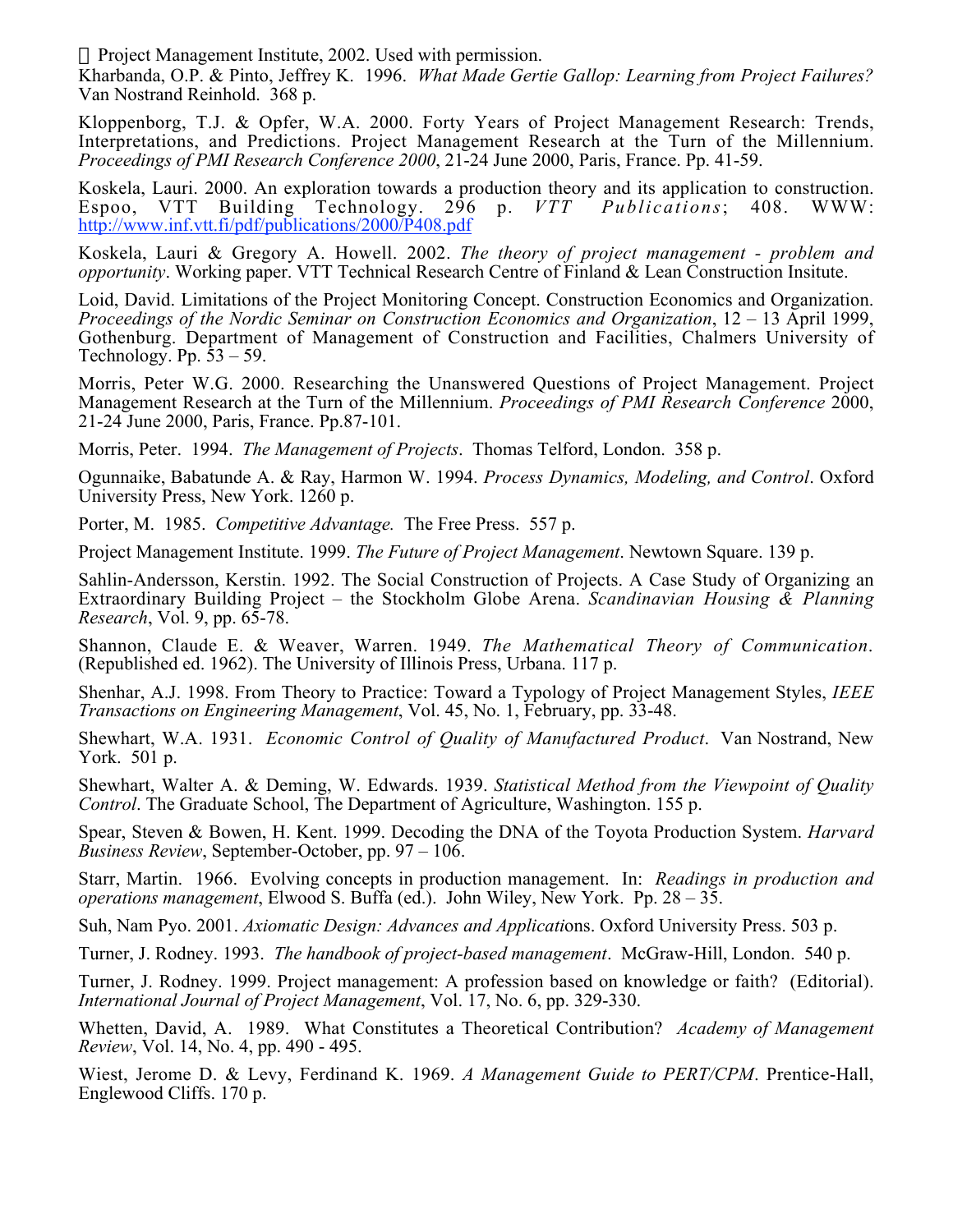Winograd, T. & Flores, F. 1986. *Understanding Computers and Cognition: A New Foundation for Design*. Ablex, Norwood. 207 p.

Wortmann, J.C. 1992. Factory of the Future: Towards an integrated theory for one-of-a-kind production. In: 'One-of-a-kind production': New approaches. Hirsch, B.E. & Thoben, K.-D. (Ed.). Elsevier Science, Amsterdam. Pp. 37 - 74.